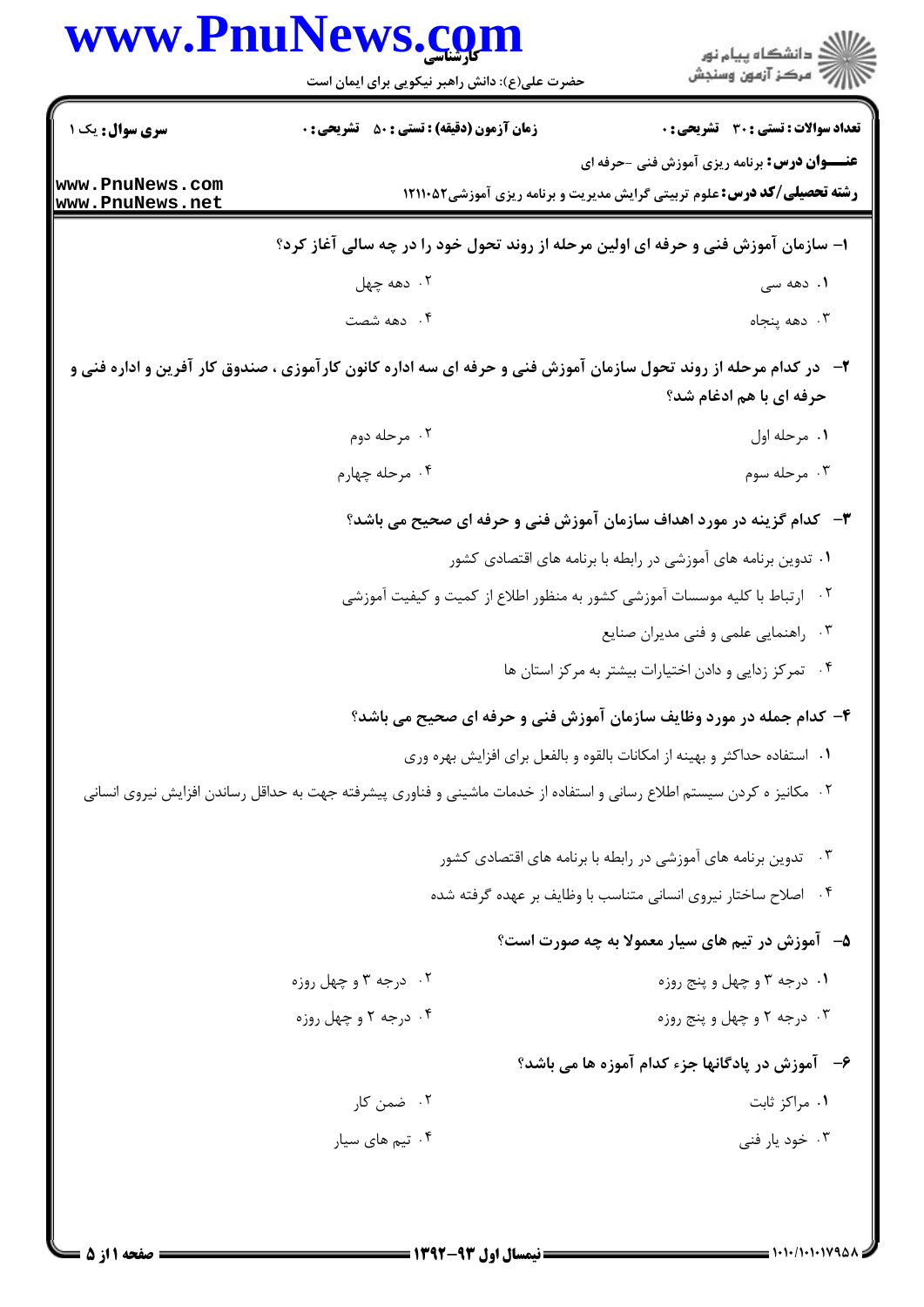## www.PnuNews.com

|                                                                             | www.PnuNews.com<br>حضرت علی(ع): دانش راهبر نیکویی برای ایمان است | ڪ دانشڪاه پيام نور<br>پ <sup>ر</sup> مرڪز آزمون وسنڊش                                                                                  |  |  |
|-----------------------------------------------------------------------------|------------------------------------------------------------------|----------------------------------------------------------------------------------------------------------------------------------------|--|--|
| <b>سری سوال : ۱ یک</b>                                                      | <b>زمان آزمون (دقیقه) : تستی : 50 ٪ تشریحی : 0</b>               | <b>تعداد سوالات : تستی : 30 ٪ تشریحی : 0</b>                                                                                           |  |  |
| www.PnuNews.com<br>www.PnuNews.net                                          |                                                                  | <b>عنـــوان درس:</b> برنامه ریزی آموزش فنی -حرفه ای<br><b>رشته تحصیلی/کد درس:</b> علوم تربیتی گرایش مدیریت و برنامه ریزی آموزشی1۲۱۱۰۵۲ |  |  |
|                                                                             |                                                                  | ۷– درکدام آموزش فنی و حرفه ای بیشتر موضوعات آکادمی می باشد؟                                                                            |  |  |
|                                                                             | ۰۲ آموزش بنگاه اقتصادی                                           | ۰۱ آموزش سرپرستی                                                                                                                       |  |  |
|                                                                             | ۰۴ آموزش حرفه ای                                                 | ۰۳ آموزش بازار کار                                                                                                                     |  |  |
| ۸– در کدام آموزش فنی و حرفه ای نقش اصلی را آژانس های آموزش ملی برعهده دارد؟ |                                                                  |                                                                                                                                        |  |  |
|                                                                             | ۰۲ آموزش بنگاه اقتصادی                                           | ۰۱ آموزش سرپرستی                                                                                                                       |  |  |
|                                                                             | ۰۴ آموزش حرفه ای                                                 | ۰۳ آموزش بازار کار                                                                                                                     |  |  |
|                                                                             |                                                                  | ۹– کدام روش آموزشی به سیستم ژاپنی معروف است؟                                                                                           |  |  |
|                                                                             | ۰۲ آموزش مرکز محور                                               | ٠١ مدارس حرفه اي دانش بنياد                                                                                                            |  |  |
|                                                                             | ۰۴ آموزش دوگانه                                                  | ۰۳ بنگاه اقتصاد محور                                                                                                                   |  |  |
|                                                                             |                                                                  | <b>۱۰- طرح بلند پروازه آموزشی آمریکا به چه صورت می باشد؟</b>                                                                           |  |  |
|                                                                             | ۰۲ مهارت محور                                                    | ۰۱ دانش محور                                                                                                                           |  |  |
|                                                                             | ۰۴ اقتصاد محور                                                   | ۰۳ تئوری محور                                                                                                                          |  |  |
|                                                                             |                                                                  | اا− بنا براستانداردهای آموزشی انگلستان امتیازات آموزش فنی و حرفه ای متعلق به کدام دسته است؟                                            |  |  |
|                                                                             |                                                                  | ٠١ دانش آموزان ١۶ سال به بعد                                                                                                           |  |  |
|                                                                             |                                                                  | ۰۲ جوانانی که از دورهای آموزشی تمام وقت ترک تحصیل کرده اند                                                                             |  |  |
|                                                                             |                                                                  | ۰۳ جوانانی که برای بازار کار بعد از دوره های آموزشی اقدام می کنند                                                                      |  |  |
|                                                                             |                                                                  | ۰۴ جوانانی که قصد دارند بعد از اتمام دوره به سطح بالاتر بروند                                                                          |  |  |
|                                                                             |                                                                  | ۱۲−  جوانان ایرلندی تحت نظارت کدام گزینه آموزش می بینند؟                                                                               |  |  |
|                                                                             | ۰۲ شوراهای آموزشی                                                | ٠١ كارفرمايان صنايع                                                                                                                    |  |  |
|                                                                             | ۰۴ آموزش حرفه ای جوانان                                          | ۰۳ شوراهای سرمایه گذاری آموزشی                                                                                                         |  |  |
|                                                                             |                                                                  | ۱۳- نقش دولت در سیستم CBT چیست؟                                                                                                        |  |  |
|                                                                             |                                                                  | ٠١. بصورت متمركز عمل مي كند                                                                                                            |  |  |
|                                                                             |                                                                  | ۰۲ بصورت نمیه متمرکز عمل می کند                                                                                                        |  |  |
|                                                                             |                                                                  | ۰۳ بصورت نظارتی عمل می کند                                                                                                             |  |  |
|                                                                             |                                                                  | ۰۴ هیچ دخالتی ندارد                                                                                                                    |  |  |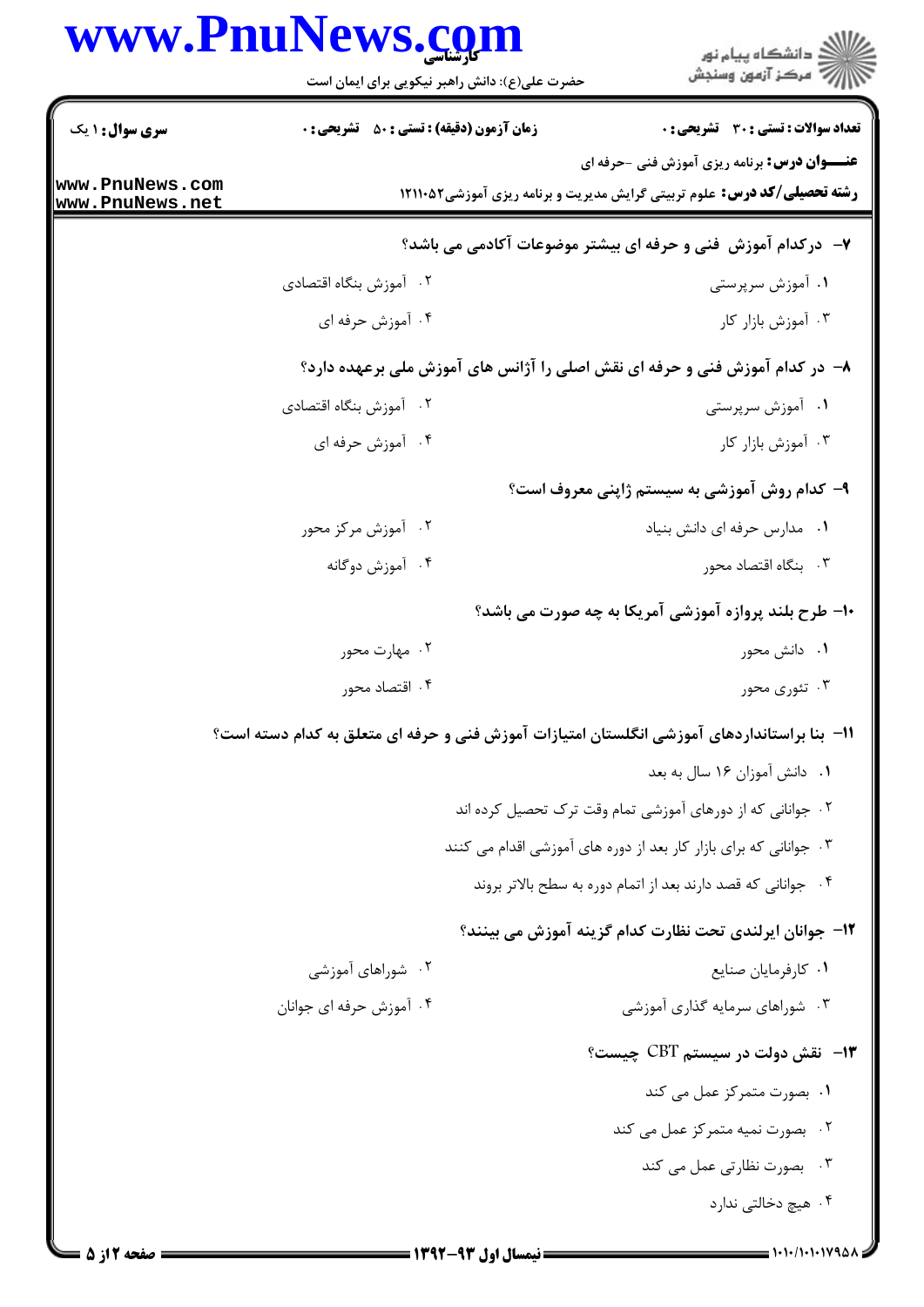|                        | www.PnuNews.com<br>حضرت علی(ع): دانش راهبر نیکویی برای ایمان است | ِ<br>∭ دانشڪاه پيام نور<br>∭ مرڪز آزمون وسنڊش                                                                                          |
|------------------------|------------------------------------------------------------------|----------------------------------------------------------------------------------------------------------------------------------------|
| <b>سری سوال :</b> ۱ یک | <b>زمان آزمون (دقیقه) : تستی : 50 ٪ تشریحی : 0</b>               | تعداد سوالات : تستى : 30 ٪ تشريحي : 0                                                                                                  |
| www.PnuNews.com        |                                                                  | <b>عنـــوان درس:</b> برنامه ریزی آموزش فنی -حرفه ای<br><b>رشته تحصیلی/کد درس:</b> علوم تربیتی گرایش مدیریت و برنامه ریزی آموزشی1۲۱۱۰۵۲ |
| www.PnuNews.net        |                                                                  | ۱۴–۔ کدامیک جزء اهداف آموزشی ترکیه می باشد؟                                                                                            |
|                        |                                                                  | ۰۱ طراحی سوال امتحانی به صورت ارزیابی و هماهنگ                                                                                         |
|                        |                                                                  | ۰۲ کاهش نرخ بی سوادی با گسترش آموزشهای غیر رسمی                                                                                        |
|                        |                                                                  | ۰۳ گسترش کیفیت آموزش و برگزاری امتحانات در شرایط استاندارد                                                                             |
|                        |                                                                  | ۰۴ تقویت موضوعات درسی با طراحی سوال امتحان بصورت ارزیابی و هماهنگ با فن آموری جدید                                                     |
|                        |                                                                  | ۱۵– مخاطبین اصلی در آموزش فنی و حرفه ای تایلند چه کسانی هستند؟                                                                         |
|                        | ۰۲ جوانانی که ترک نحصیل کرده اند                                 | ۰۱ خانواده های محروم                                                                                                                   |
|                        | ۰۴ جوانانی که مایلند در سطح عالی تحصیل کنند                      | ۰۳ جوانانی که در بازار کار مشغولند                                                                                                     |
|                        |                                                                  | 1۶- روش دلفای جزیی از کدام تکنیک می باشد؟                                                                                              |
|                        | ۰۲ توافق محور                                                    | ۰۱ ترکیبی                                                                                                                              |
|                        | ۰۴ هدف محور                                                      | ۰۳ مسئله محور                                                                                                                          |
|                        |                                                                  | ۱۷– کدام گزینه جزء محورهای کاری دفتر کاهش آسیب های اجتماعی سازمان آموزش فنی و حرفه ای <u>نمی باشد؟</u>                                 |
|                        |                                                                  | ۰۱ پیشگیری از جرائم ناشی از بیکاری و فقدان مهارت های حرفه ای و شغلی                                                                    |
|                        |                                                                  | ۰۲ تهیه و تدوین طرح توانمند کردن اقشارآسیب پذیر                                                                                        |
|                        |                                                                  | ۰۳ همکاری با سایر دستگاههای متولی شناسایی اقشار آسیب پذیر                                                                              |
|                        |                                                                  | ۰۴ توسعه آموزش هلی مهارتی فنی و حرفه ای جهت اقشار آسیب پذیر                                                                            |
|                        |                                                                  | ۱۸- «بررسی و شناسایی امکانات فیزیکی و نیروی انسانی سازمان متبوع و سایر دستگاهها» مربوط به کدام گزینه می باشد؟                          |
|                        |                                                                  | ۰۱ محورهای کاری دفتر کاهش آسیب های اجتماعی                                                                                             |
|                        |                                                                  | ٢. وظايف دفتر كاهش آسيب هاى اجتماعى                                                                                                    |
|                        |                                                                  | ۰۳ برنامه های دفتر کاهش آسیب های اجتماعی                                                                                               |
|                        |                                                                  | ۰۴ فعالیت های دفتر کاهش آسیب های اجتماعی                                                                                               |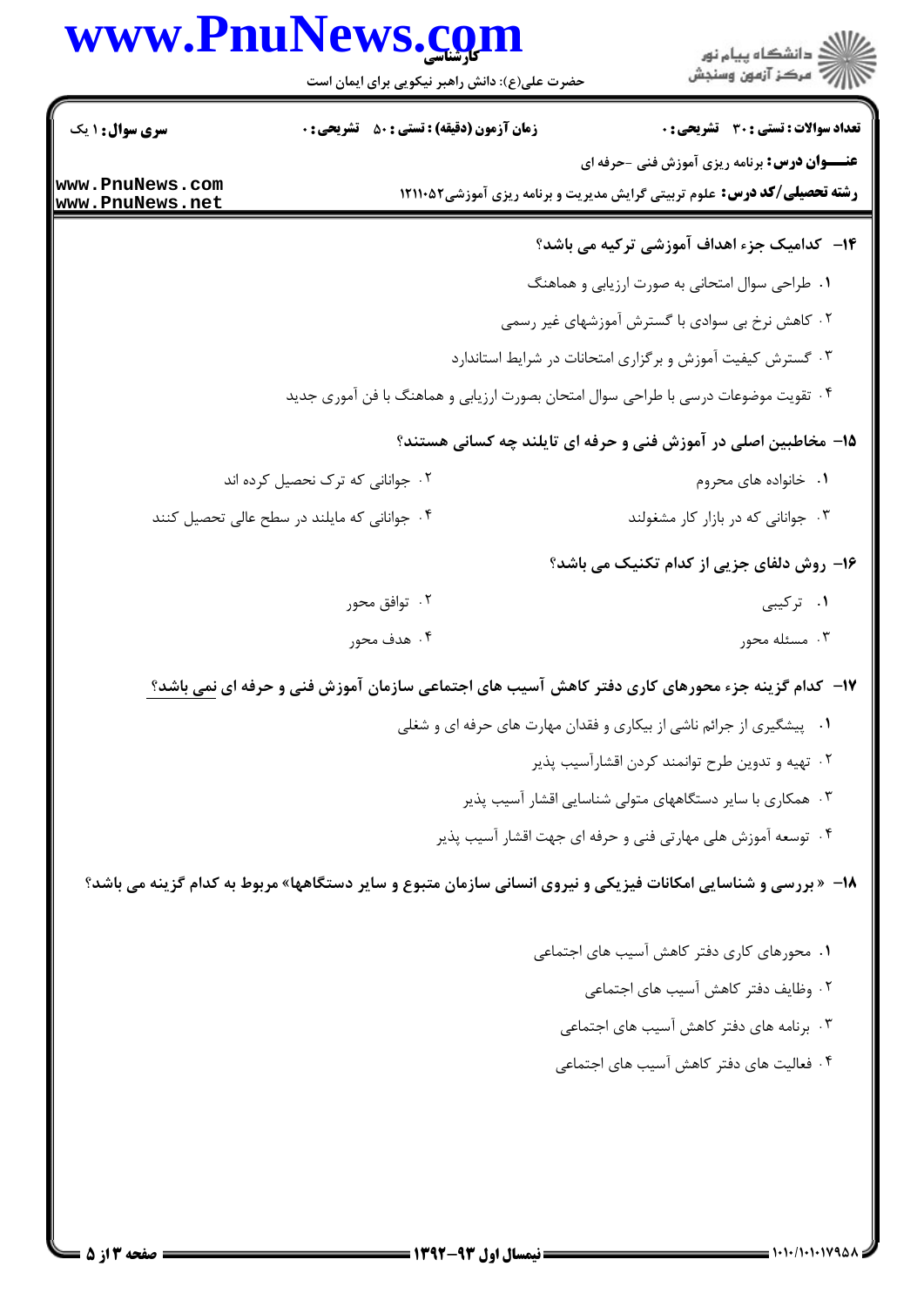## www.PnuNews.com

ا<br>اڳ دانشڪاه پيام نور<br>اڳ مرڪز آزمون وسنڊش

حضرت علی(ع): دانش راهبر نیکویی برای ایمان است

| <b>سری سوال : ۱ یک</b> | <b>زمان آزمون (دقیقه) : تستی : 50 ٪ تشریحی : 0</b>                                        |                                                                      | <b>عداد سوالات : تستی : 30 ٪ تشریحی : 0</b> |
|------------------------|-------------------------------------------------------------------------------------------|----------------------------------------------------------------------|---------------------------------------------|
| www.PnuNews.com        |                                                                                           | <b>عنـــوان درس:</b> برنامه ریزی آموزش فنی -حرفه ای                  |                                             |
| www.PnuNews.net        | <b>رشته تحصیلی/کد درس:</b> علوم تربیتی گرایش مدیریت و برنامه ریزی آموزشی1۲۱۱۰۵۲           |                                                                      |                                             |
|                        |                                                                                           | ۱۹- کدام مورد جزء چهار عنصر اساسی توانمند سازی نیست؟                 |                                             |
|                        |                                                                                           | ٠١ آموزش استاندارد و مديريت مهارت                                    |                                             |
|                        |                                                                                           |                                                                      | ۲. درک موثر بودن در تحقق هدف                |
|                        |                                                                                           |                                                                      | ۰۳ شایسنگی با کفایت نفس                     |
|                        |                                                                                           |                                                                      | ۰۴ خود مختاري و استقلال فردي                |
|                        |                                                                                           |                                                                      | ۲۰– فناوری نانو چیست؟                       |
|                        | ۰۱ دانشی است راهبردی که در آن از دانش های دیگر مانند متالوژی و علوم رایانه استفاده می شود |                                                                      |                                             |
|                        |                                                                                           | ۰۲ هنردستکاری مواد در مقیاس اتمی یا مولکولی                          |                                             |
|                        | ۰۳ دست کاری موجودات زنده برای تولید فرآورده های مناسب برای رفع نیاز انسان                 |                                                                      |                                             |
|                        |                                                                                           | ۰۴ مطالعه و ساخت طرح های الکترونیکی و اجزای بسیار کوچک               |                                             |
|                        |                                                                                           | <b>۲۱</b> - کدام جمله در مورد وضعیت نظام استاد- شاگردی صحیح می باشد؟ |                                             |
|                        | ۰۱ در آلمان ۵۰٪ دانش آموزان مدارس حرفه ای وارد دوره استاد- شاگردی می شوند                 |                                                                      |                                             |
|                        | ۰۲ در ترکیه ۲۰٪ دانش آموزان مدارس عمومی وارد دوره استاد- شاگردی می شوند                   |                                                                      |                                             |
|                        | ۰۳ در ایتالیا عمده ترین نظام آموزشی در محیط کار به واسطه آموزش استاد – شاگردی است         |                                                                      |                                             |

۰۴ در بنگلادش جوانان ۱۵ ساله دوره های قرار دادی آموزش <sup>—</sup> کار، جذب بازار کار می شوند

## **۲۲**— استخوان بندی یک اقتصاد دانش بنیاد کدام است؟

- ٠٢ سيستم ابداعات ٠١. آموزش منابع انساني
- ۰۳ محورهای زیر ساخت های اطلاعات ۰۴ نظام های اقتصادی و نهادی

۲۳- تربیت نیروی انسانی ماهر در کشورهای جهان سوم چه موقع مورد توجه قرار گرفت؟

- $1446 1461$ .  $1557 - 1551$ .
- $1557 1551$ .  $1446 - 1467.7$

۲۴– از کدام روش در برنامه های آموزش مدیران به صورت متداوال استفاده می شود؟

| ۰۲ گردش شغلی       | ۰۱ داخل محیط کار    |
|--------------------|---------------------|
| ۰۴ الگوسازی رفتاری | ۰۳ خارج از محیط کار |